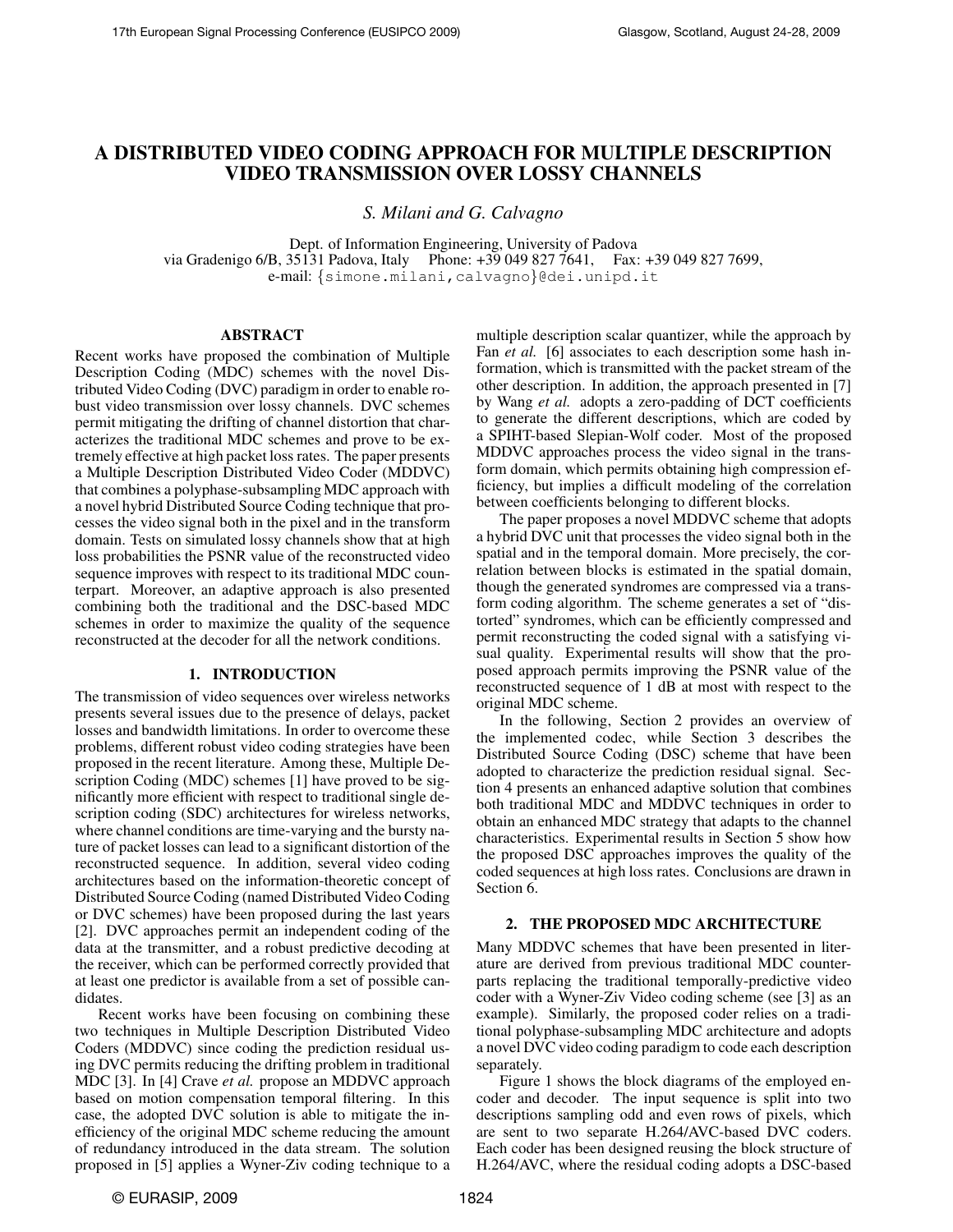

Figure 1: Block diagrams for the proposed encoder and decoder.

algorithm in place of the traditional solution based on the Displaced Frame Difference (DFD).

Each  $4 \times 4$  block of each description is approximated by the motion estimation unit generating a predictor block identified by a motion vector. The residual signal is then coded using a Distributed Source Coding paradigm (described in Section 3) creating two packet streams (associated to the two descriptions) that are independently sent to the receiver. Each packet stream is decoded using an independent DVC decoder, which is helped by a multiple description error concealment whenever some information is lost. In case one description is missing, it is possible to estimate the lost rows interpolating the pixel rows of the other description. As a result, the corresponding decoder can use a degraded version of the missing information, which nevertheless permits a correct decoding of the following frames in case it is sufficiently correlated with the lost data (more details will be given in Section 3).

# **3. A DISTRIBUTED SOURCE CODING APPROACH FOR CODING THE PREDICTION RESIDUALS**

In the technical literature DVC approaches can be divided into two main groups: schemes that process the video signal in the pixel domain (see [8] as an example) and schemes that operate in the transform domain (like the coder by Aaron *et al.* [9] and the PRISM coder by Puri *et al.* [10]). The former require a lower computational complexity and prove to be effective when no feedback channel is available, but they have a limited compression efficiency. The latter provide higher compression ratios, but the needed computational effort is considerably higher, since the motion search in the decoding process is performed in the transform domain. In our work, we adopted a hybrid pixel-transform domain DVC scheme that permits reducing the decoding complexity and improves the robustness of the video stream to packet losses with high compression gains.

Given the current  $4 \times 4$  block  $x_m$  of pixels for description  $MDm (m = 1, 2)$  and its predictor  $x_{p,m}$ , for each pixel  $x_m(i, j)$ of block  $x_m$  at position  $(i, j)$ ,  $i, j = 0, \ldots, 3$ , we compute the number of bits  $n_m(i, j)$  as

$$
n_m(i,j) = \begin{cases} \lfloor \log_2 (d_m(i,j)) \rfloor + 2 & \text{if } d_m(i,j) < \delta \\ 0 & \text{otherwise,} \end{cases} \tag{1}
$$

where  $d_m(i, j) = |x_m(i, j) - x_{p,m}(i, j)|$  and  $\delta$  is a threshold value depending on the Quantization Parameter (QP) chosen for the current block (in our setting, we have set  $\delta = \Delta/12$ where  $\Delta$  is the quantization step associated to the current QP). Then, the coding unit computes the maximum value

$$
n_m = \max_{i,j=0,\dots,3} n_m(i,j)
$$
 (2)

within the current block and, in case  $n_m$  is higher than 0, it generates a block of syndromes  $s_m(i, j)$  via the following equation

$$
s_m(i,j) = x_m(i,j) \& (2^{n_m} - 1)
$$
 (3)

where the symbol & denotes a bitwise AND operator. In this way, the  $n_m$  least significant bits of each pixel are selected to generate the block  $s_m$ . The value  $s_m(i, j)$  is called "syndrome" (as in [10]), while the parameter  $n_m$  is the number of syndrome bits. The block s*<sup>m</sup>* is then transformed via the  $4 \times 4$  H.264/AVC integer DCT into the block  $S_m$ , which is quantized into the block  $S_{q,m}$ , dequantized, and inversely-transformed into the block s*r*,*m*. In our implementation, we adopt the same set of quantization steps adopted in the H.264/AVC standard [11]. The syndrome  $s_{r,m}(i, j)$  is a lossy version of the original syndrome  $s_m(i, j)$  such that  $s_{r,m}(i,j) = s_m(i,j) + e_m(i,j)$ , where  $e_m(i,j)$  is the distortion introduced by the quantization in the transform domain. Each lossy syndrome  $s_{r,m}(i, j)$ <sup>1</sup> identifies a different quantizer  $Q_{s_{rm}(i,j)}$  with quantization step  $2^{n_m}$  and offset  $s_{r,m}(i,j)$ such that the reconstruction levels for the adopted quantizer can be written as  $s_{r,m}(i, j) + k 2^{n_m}$ , where  $k \in \mathbb{Z}$  is the associated index of the quantized value.

<sup>&</sup>lt;sup>1</sup>Here the term *"lossy"* in relation to the syndromes refers to the lossy coding scheme adopted to characterize them.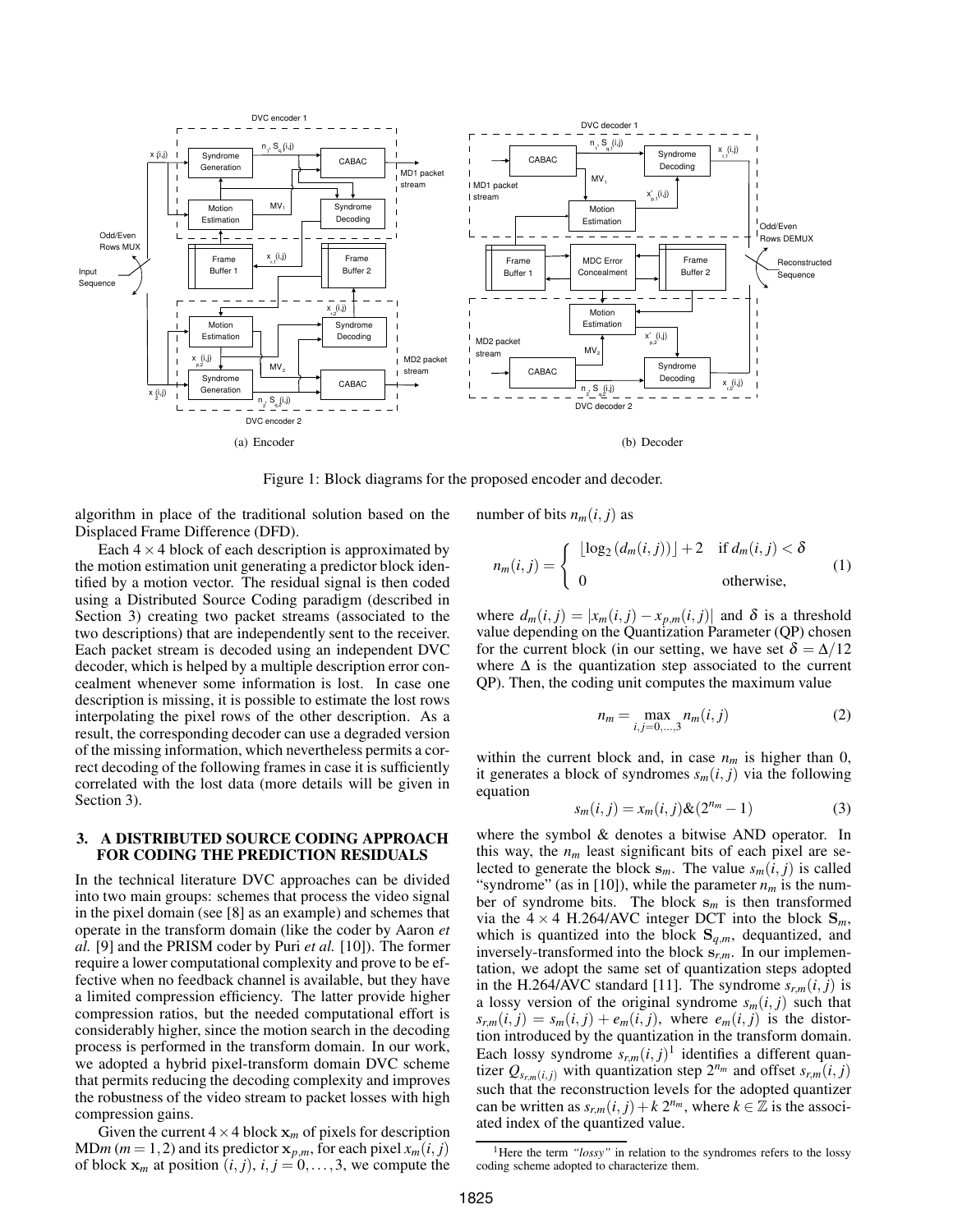

Figure 2: Example of syndrome generation and decoding. Note that using the original syndrome  $s_m(i, j)$  leads to a lossless reconstruction of  $x_m(i, j)$ . The proposed scheme transforms and quantizes  $s_m(i, j)$ , and as a consequence, the final quantizer is  $Q_4 + e_m(i, j)$  in place of  $Q_4$ .

Given the predictor block  $x_{p,m}$ , it is possible to reconstruct the coded pixel  $x_{r,m}(i, j) = x_m(i, j) + e_m(i, j)$  by quantizing  $x_{p,m}(i, j)$  using the quantizer characteristics associated to  $s_{r,m}(i, j)$ . As an example, Figure 2 reports the syndrome generation and reconstruction processes for the pixel  $x_m(i, j)$ of description MD*m*. According to the distance  $d = 7$  from its predictor  $x_{m,p}(i, j)$ , the syndrome  $s_m(i, j) = 0100$  (associated to the shifted quantization characteristics  $Q_4$ ) is made of the  $n_m = 4$  least significant bits of  $x_m(i, j)$ . After coding  $s_m(i, j)$  into the syndrome  $s_{r,m}(i, j)$  (associated to the characteristics  $Q_4 + e_m(i, j)$ , it is possible to reconstruct a distorted version of  $x(i, j)$  by quantizing  $x_{m,p}(i, j)$  with  $Q_4 + e_m(i, j)$ .

Note that a correct decoding is also possible using a different predictor  $x'_{p,m}(i,j) \neq x_{p,m}(i,j)$  provided that the correlation between  $\mathbf{x}_m$  and  $\mathbf{x}'_{p,m}$  is the same or higher (i.e. the difference  $d'_{m}(i, j) = |x_{m}(i, j) - x'_{p,m}(i, j)|$  in eq. (1) leads to a value  $n'_m(i, j) \leq n_m(i, j)$ . The higher is  $n_m$ , the more robust is the stream since a larger number of possible candidate predictors can be used in a successful decoding at the expense of increasing the coded bit rate.<sup>2</sup>

The decoding scheme of the proposed DVC approach is similar to the scheme adopted in the PRISM coder (see [10]), made exception for the fact that it codes syndromes with a lossy technique and operates in the pixel domain. However, this difference permits reducing the computational complexity at the decoder since the motion search is performed in the pixel domain and the inverse quantization and transform are not strictly related to syndrome decoding.

Moreover, the variances of coefficient distributions significantly change depending on the spatial frequencies, and therefore, the robustness and the compression efficiency of the scheme can be seriously degraded by a wrong modelization. As an example, the PRISM-like coder in [12] specifies different syndrome bits  $n_m(i, j)$  for each coefficient and requires modifying the context structure of the arithmetic coder since the statistics of the coded data is completely changed.

In the proposed coder, we simplify the characterization of the correlation between  $\mathbf{x}_m$  and  $\mathbf{x}_{p,m}$  since  $n_m$  does not significantly vary depending on  $(i, j)$ . Moreover we are able to easily reuse the coding contexts and several blocks of the H.264/AVC coder [11] since the coded signal  $S_{q,m}(i, j)$ presents a statistics similar to the Intra coefficients.

The adoption of a DSC coding technique in place of a traditional residual coding scheme, like that of H.264/AVC, reduces the compression efficiency (as syndromes need more bits to be coded), but improves the robustness of the coding scheme at high loss rates (see results in Section 5), which correspond to the channel conditions where MDC provides a better video quality to the end-user with respect to traditional FEC techniques, like the adoption of channel codes [13]. However, for sequences with high vertical correlation the traditional MDC scheme provides a better performance with respect to the DSC-based scheme since the lost information can be estimated quite well by the error concealment algorithm. The same outcome can be noticed at low loss rates since the introduced distortion is quite small. In these cases, the error drifting is limited, and the lower source coding distortion introduced by traditional MDC schemes permits a better estimate of the lost parts. As a consequence, it is possible to design an effective adaptive strategy that employs both the DSC unit and the traditional residual coding methods.

# **4. A HYBRID DFD/DSC APPROACH FOR MULTIPLE DESCRIPTION VIDEO CODING**

The previous section has presented a novel DVC scheme that significantly improves the quality of the reconstructed sequence at high packet loss rates and for sequences with a medium or low vertical correlation. As a consequence, it is possible to design an MDC coding strategy that adapts itself to the channel conditions and the characteristics of the video sequence in order to maximize the video quality of the signal reconstructed at the decoder.

For each  $32 \times 16$  block *B* of the input sequence (corresponding to one macroblock per description), the adaptive strategy evaluates the vertical gradient measure

$$
G_v = \frac{1}{256} \sum_{i,j=0}^{15} |B(2 i, j) - B(2 i + 1, j)|.
$$
 (4)

Depending on the value  $G<sub>v</sub>$  and on the estimated packet loss probability *PL*, the coding strategy adopts either the DSC based or the DFD-based coding approach for the current macroblock according to the following rule

**if**  $(G_v < T_0 \text{ OR } P_L < P_{Th1}) \text{ OR } (G_v < T_1 \text{ AND } P_L < P_{Th2})$ **then**

use DFD-based coder;

use DSC-based coder;

**end if**.

**else**

On the basis of an extensive set of simulations, we have set the threshold  $T_0$  equal to 3.5 and  $T_1$  equal to 7. As for the loss probability, an extensive set of simulations have lead to set the threshold  $P_{Th1}$  to 0.1 and the threshold  $P_{Th2}$  to 0.12. In this way, the coding mode adapts itself to the changing characteristics of the signal and of the channel. The loss percentage *P<sup>L</sup>* can be estimated from the control packets of the transmission protocol (e.g it is possible to use the data from

<sup>&</sup>lt;sup>2</sup>Note that for  $n_m = 8$  we have Intra coding for uncompressed video signals sampled with 8 bits/pixel.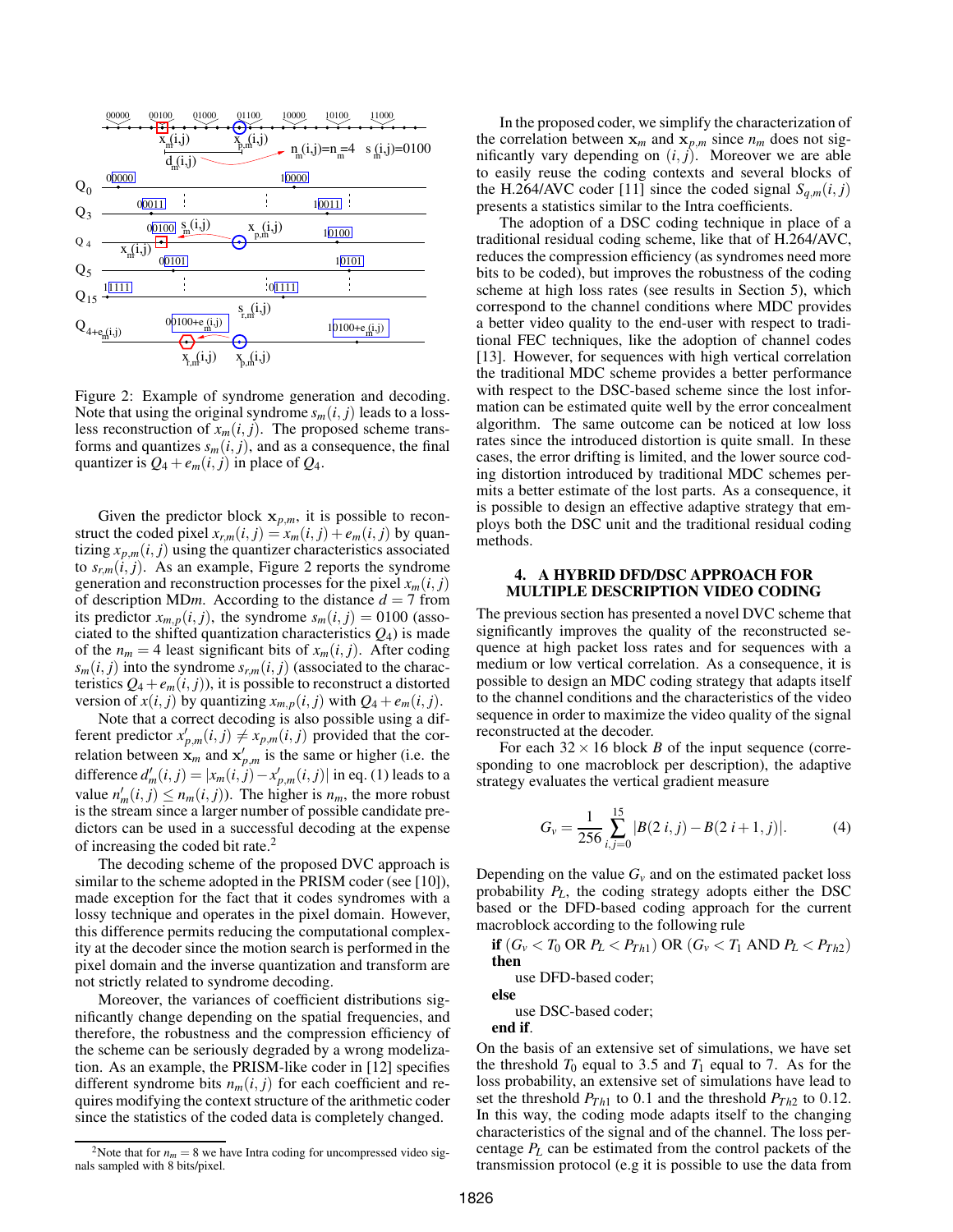

Figure 3: Experimental results for different MDC algorithms with different residual coding units. The graphs report the average values of PSNR, VQM and SSIM metrics for the reconstructed sequences vs. the packet loss probability *PL*<sup>2</sup> for description MD2 (the loss probability *PL*<sup>1</sup> for description MD1 is set to 0.05). The solid lines denote the data for the DSC-based coder, the dashed line those for traditional DFDbased coder, and the dash-dotted line those for the PRISMlike coder.

RTCP packets in case we are using RTP for video transmission or we can rely on the IEEE 802.11k protocol that reports the number of lost frame from which it is possible to estimate the percentage of lost packets). Experimental results in the following section show how this adaptation significantly improves the performance of the scheme permitting the encoder to find out the optimal setting.

## **5. EXPERIMENTAL RESULTS**

The proposed DSC and hybrid DFD/DSC coders have been tested simulating the transmission of different video sequences in a scenario where packet streams are affected by losses. More precisely, each description is transmitted on an independent channel, which is simulated using a Gilbert two-



Figure 4: Experimental results for different MDC algorithms with different residual coding units. The graphs report the average PSNR values of the reconstructed sequences vs. the packet loss probability *PL*<sup>2</sup> for description MD2 (the loss probability *PL*<sup>1</sup> for description MD1 is set to 0.05). The dash-dotted lines denote the data for the DSC-based coder, the dashed line those for traditional DFD-based coder, and the solid line those for the Hybrid DFD/DSC coder.

state model with burst length  $L_B = 4$ . The loss probability  $P_{L2}$ for description MD2 varies within the range [0.05,0.45] with steps of 0.05, while the loss probability *PL*<sup>1</sup> for description MD1 is fixed to 0.05. In this way, it is possible to grant a certain diversity between loss patterns that improves the performance of MDC schemes. In our tests we coded different CIF sequences at different bit rates  $R_b^i$ ,  $i = 1, 2$ , with GOP structure IPPP, slices of 22 macroblocks, and CABAC entropy coding. The adopted rate-distortion optimization strategy and the rate control algorithms are those defined within the JVT for the H.264/AVC coder.

The plots in Figure 3 report the values of the PSNR, VQM [14] and SSIM[15] metrics averaged over 10 channel realizations for a given *PL*2. In each figure we compare the proposed MDDVC algorithm (referenced as DSC-based) with the traditional MDC scheme (adopted in [13]) based on DFD (referenced as DFD-based) and the MDDVC algorithm obtained replacing the syndrome generation unit in the scheme of Fig. 1(a) with syndrome generation strategy of the DSC coding scheme in [12] (referenced as PRISM-like). It is possible to notice that for most of the sequences the DSCbased scheme improves the quality of the reconstructed sequences whenever the loss probability becomes significant. As an example, Fig. 3(a) shows that for  $P_{L2} > 0.1$  the PSNR value for the DFD-based scheme is always lower with respect to the proposed coder (the difference is approximately 1 dB for  $P_{L2} = 0.4$ ). The same improvement can be noticed using the other quality metrics VQM and SSIM (see Fig. 3(e)